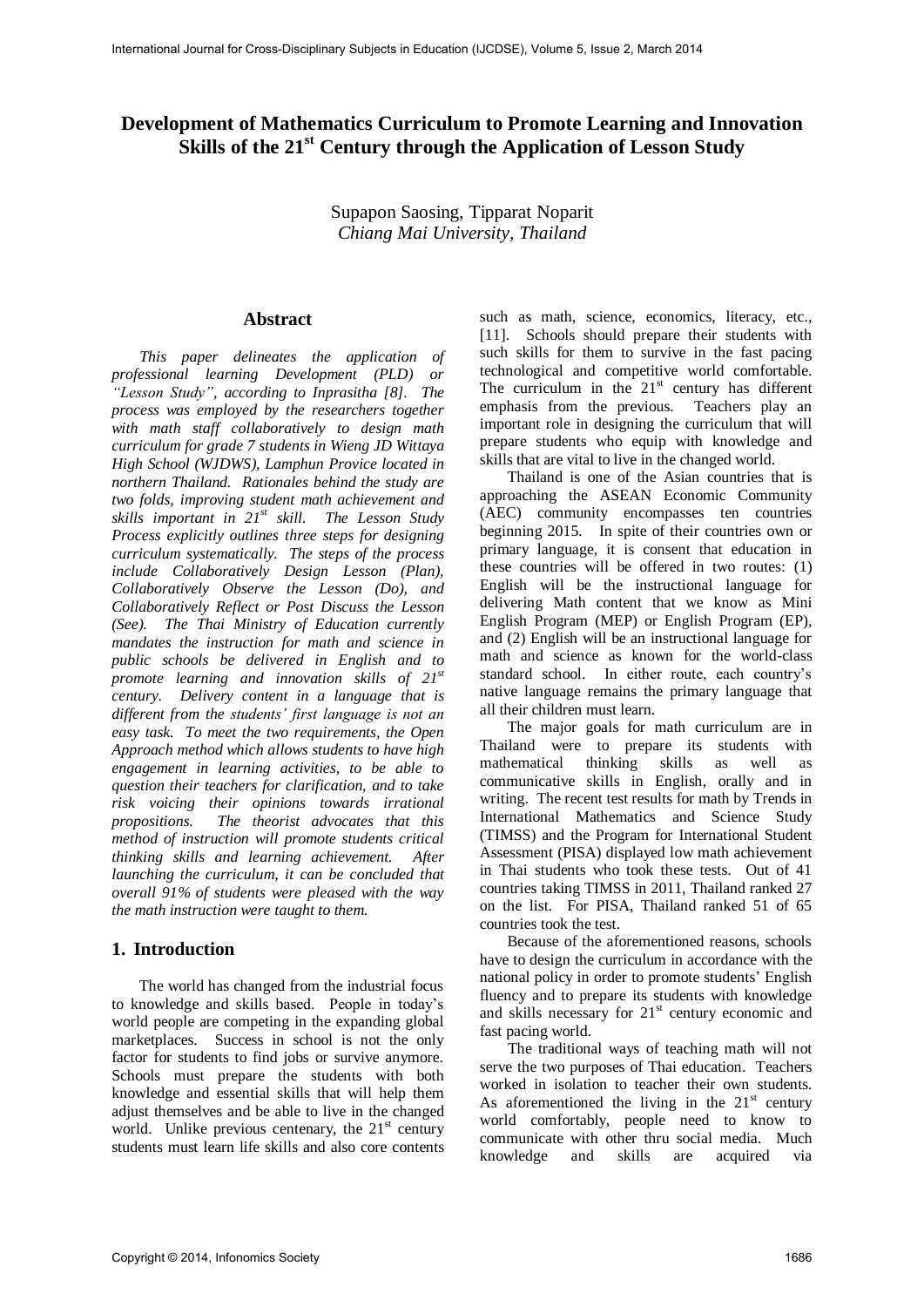communication. The traditional ways of teaching do not lend teachers to have opportunities to meet and plan lessons collaboratively with their teacher peers. The curriculum needs to be modified and adjusted to meet the needs of the current society needs. However, teachers had no chance to discuss among teachers. Time is another challenge that teachers encountered. There is no time allocated for teachers to collaborate and to share their teaching strategies among their colleagues. Like teachers in other countries, Thai teachers were also assigned extra duties that they have to carry daily. Such activities include school administration, lunch duty, recess, finance, open house, teacher-parent conference, etc. Thai teachers may also be assigned duties from the regional educational officials such as math camp, Dhamma workshop, or other special events as assigned. The Lesson Study lend opportunities to teachers plan lessons together and teach same lesson plans. Teachers also have a chance to reflect each lesson with their peers and readjust the lesson to better meet their students' needs instead of doing it in isolation. Thus, the Lesson Study process was introduce to WJDWS High School along with Open Approach method to deliver math instruction.

## **2. Lesson Study**

Lesson study is a Japanese model of professional development, which teachers would be engaged in to improve the quality of their teaching and enrich students' learning experiences. Furthermore, Lesson Study creates a friendlier working environment and individual work change in the culture of a school [5]. Six steps of the Lesson Study Process by Fernandez and Yoshida [4] are as follows:

- Step1: Collaboratively Planning the Study Lesson
- Step2: Seeing the Study Lesson in Action
- Step3: Discussing the Study Lesson
- Step4: Revising the Lesson
- Step5: Teaching the New Version of the Lesson
- Step6: Sharing Reflection about the New Version of the lesson

In Thailand, this idea had getting started on 2002 in the northeast of Thailand by Center for Research in Mathematics Education (CRME), the Faculty of Education, Khon Kaen University [7] and into the north of Thailand, Chiang Mai University on 2009. For the process of Lesson Study researcher adapted for three steps revised by Inprasitha [8] following by Figure 1.



Figure 1: Process of Lesson Study

- Step1:Collaboratively design lesson (Plan)
- Step2: Collaboratively observe the lessons (Do)
- Step3: Collaboratively reflect or post-discuss lesson (See)

The process requires teachers' high commitment, dedication and willingness. Changes also require time, persistence and patience. Getting teachers to start and to engage in designing curriculum using the Lesson Study process are the two most challenging factors. The process was introduced to WJDW High School beginning May 2013. It took five months (May to September) for the teachers to accomplish the first draft of math curriculum. It was expected that the current developed based on the Lesson Study process will serve the two major purposes of the Thai policy for education.

## **3. Methodology**

### **3.1.Participants**

The study was conducted through the effort of the following academic leaders and teaching staff in WJDW HS. The academic leaders included The academic leaders included Academic Vice Director, Chief of Academic, Research and Human Resources Development, Curriculum and Instruction, and Mathematics Department Chair. Teaching staff included eight mathematics teachers and the researcher.

### **3.2. Objective**

The objective was to develop Mathematics Curriculum to Promote Learning and Innovation Skills of  $21<sup>st</sup>$  Century through the Application of Lesson Study.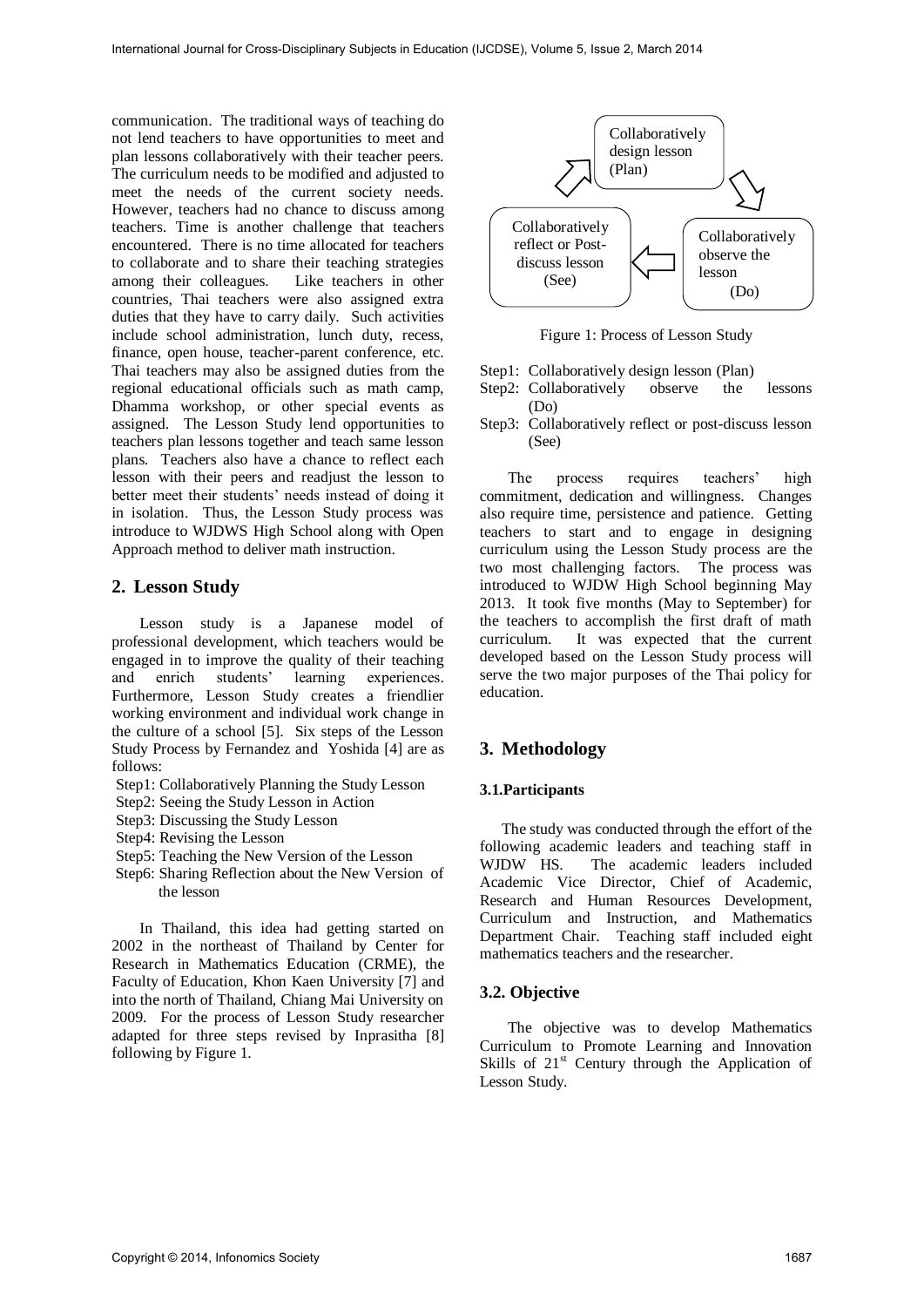### **3.3. Data collection**

The study was conducted following the qualitative method. The first four steps of Lesson Study framework simplified by Inprasitha [8] were employed to construct the curriculum for math and lesson plans for grade 7 students in WJDWS. Data analysis include of videotapes of all time teachers meeting and students studying in class , written lesson plan, student work, researchers' field notes, teachers and students interview. Following is the data collecting process.



Figure 2. Research Method

## **4. Results**

The results of the study are presented in the below section.

#### **Step 1: Collaboratively Design Curriculum**

In this step, the researchers as well as eight math teachers collaboratively designed curriculum following the sub steps listed below.

#### Determine School Problems and Needs

The school lead researcher met with the five academic leaders to identify school problems and needs. The lead researcher explained to the researcher fellows how the proposed curriculum would cultivate WJDWS to become a world-class standard school, where math and science instruction would be delivered in English with the instruction that will promote the students' higher thinking skills.

The study found almost all of the teachers did not emphasize higher thinking skills due to time limit and the mandate from Ministry of Education that math instruction must be delivered in English. Another problem majority of our teachers encountered was lacking English proficiency skills. These teachers were not equipped to teach math in a second language, which is English.

The lead researcher then presented the necessity for our students to possess the  $21<sup>st</sup>$  century skills so they can compete with the fast pacing economic world. Learning and Innovation Skills in 21<sup>st</sup> Century Skills by the Partnership for  $21<sup>st</sup>$  Century Skills Framework (Figure 3), which related to the world-class standard school project consisting of four skills including critical thinking and problem solving, creativity and innovation, communication and collaboration were introduced to the WJDWS academic leaders.

The four  $21<sup>st</sup>$  century skills aligned with the two indicators of the world class standard school. The first standard is to build at least the communication skills in two languages for our students. It is expected that a high percentage of our students in grades 7-9 (M1-M3) can communicate orally in English fluently. Our students will be able to perform their assigned tasks that required creativity and critical thinking skills. All fellow researchers consent to construct the curriculum following the Lesson Study Process.



Figure 3. The framework of  $21<sup>st</sup>$  Century Skills by the Partnership for  $21<sup>st</sup>$  Century Skills

#### • Define the Curriculum Purposes

The purposes of the study were defined by the lead researcher and the rest of her fellow researchers. Prior to determine the study purpose, the school policies, the  $21<sup>st</sup>$  century skills as well as the process of Lesson Study were described to the researcher group including the eight math teachers. The Thai Ministry of Education mandates that all instruction in math must be delivered in English and higher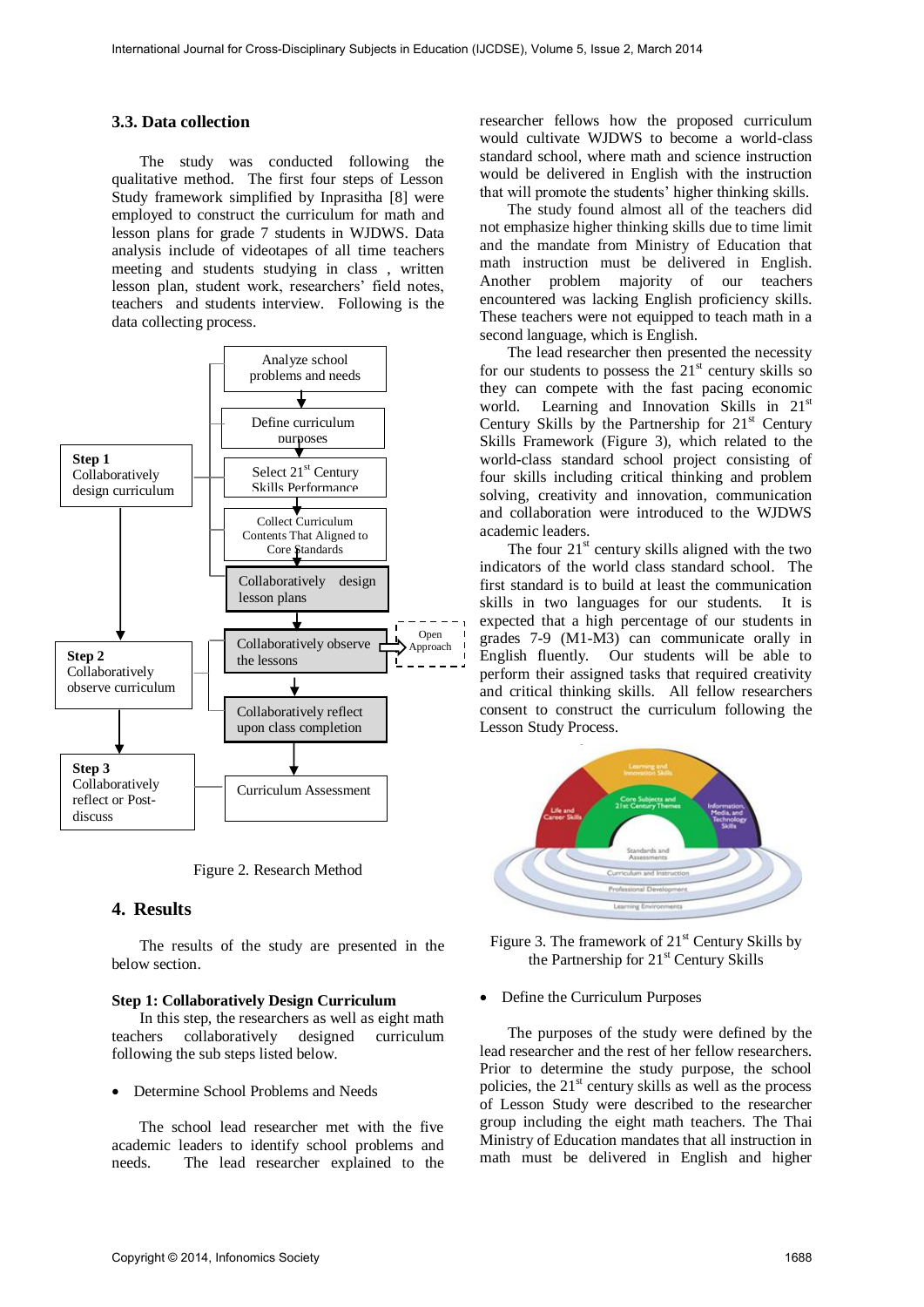thinking skills must be promoted in daily instructional activities.

The four learning and innovation skills (1) critical thinking and problem solving, (2) creativity, (3) communication and (4) collaboration along with the three steps for Lesson Study process were introduced to the teachers. The steps include Collaboratively Design Lesson (Plan), Collaboratively Observe the Lesson (Do), and Collaboratively Reflect or Post Discuss the Lesson (See). The outputs from this step were used to develop math curriculum and lesson plans for grade 7 students in WJDWS.

The instruction was delivered to WJDWS  $7<sup>th</sup>$ graders using the Open Approach strategies by Isoda [9]. The developers suggested necessary steps when delivering instruction to students. The steps include posing problem, estimating the ways of solutions, independent solving, explanation and comparison, and integration and applications. The above steps were then modified by Inprasitha (2010) into four steps as presented in Figure 4 below.



Figure 4. Four Steps of Open Approach as a Teaching Approach (Inprasitha, 2010)

The Posing Open-Ended Problem phase may be conducted in three different ways, process is open, end products are open, and ways to develop are open. In the Students' Self-Learning phase, students were broken into small of two to six depending upon the type of problem, number of students and classroom space. Approximately 15-20 minutes were allocated for this phase. Each group worked independently to solve the problem using any ways that they may deem possible. When the time was, the students then returned to the whole group to share and discuss the strategies they used to solve the given problem. Each group compared similarity and differences of their methods for solving their problem.

Summarization through Connecting of the Students' Mathematical Ideas Emerged in the Classroom is the last phase of instruction cycle. During this time period, the teachers may pose questions for the students to involve in summarizing the main mathematical concept learned in that period.

Upon completion of pre-study meeting, the leader researcher asked for math teachers who wanted to volunteer to develop the math curriculum

for WJDWS grade 7 students. All math teachers were interested in the research project. They all felt the proposed project will be beneficial to improve their math instruction and learning. They believed that the process will allow opportunities to them to work collaboratively with their fellow teachers. The project also allowed them to share their teaching experiences and tactics of math teaching with their colleagues. More important, the proposed project would meet the mandates from the Ministry of Education. Besides the aforementioned, the teachers would be able to conduct action research with their colleagues.

The practice prior to the proposed project, each teacher worked in isolate. There was no time allocated for them to plan or share ideas each other. Unlike the previous practice, the proposed project allocated 2-hour weekly planning time on Tuesdays for teachers to plan their lessons together.

• Select 21<sup>st</sup> Century Skills Performance Standards

A workshop regarding Open-Approach method was conducted for five math teachers who were able to attend the training. The teachers watched the video of a teacher who would deliver a math lesson via Open Approach method.

After the workshop, the teachers worked collaboratively to identify essential math learning behaviors, which emphasize Learning and Innovation Skills for  $21<sup>st</sup>$  Century. The identified behaviors were the framework for math curriculum in WJDWS grade 7 students. Following are the lists of expected behaviors.

#### **Critical Thinking and Problem Solving**

- $\checkmark$  Verbal and Written Reasoning
- $\checkmark$  The Propensity to Seek Reason
- $\checkmark$  Inquisitiveness in Open-ended Problem
- $\checkmark$  Making Decision in Solving Problem
- $\checkmark$  Interpreting and Explaining
- $\checkmark$  Making Another Choice and Convincing Others with Appropriate Reasons
- $\checkmark$  Engaging in Analyzing Each Other's Answer
- $\checkmark$  Solving Open-ended Problem
- $\checkmark$  Analyzing Arguments, Claims, or Evidence.

#### **Creativity and Innovation**

- $\checkmark$  Generating ideas, Often by Thinking Divergently Using Fluency and Originality
- $\checkmark$  Being Tolerant of Ambiguity
- $\checkmark$  Willing to Take Intellectual Risks
- $\checkmark$  Generating New and Variety ideas
- $\checkmark$  Expressing Different Ideas
- $\checkmark$  Generating Learning Style or Tools

#### **Communication**

*Mathematics communication* 

- $\checkmark$  Rephrasing Other's Explanation
- $\checkmark$  Engaging in Questions and Discussion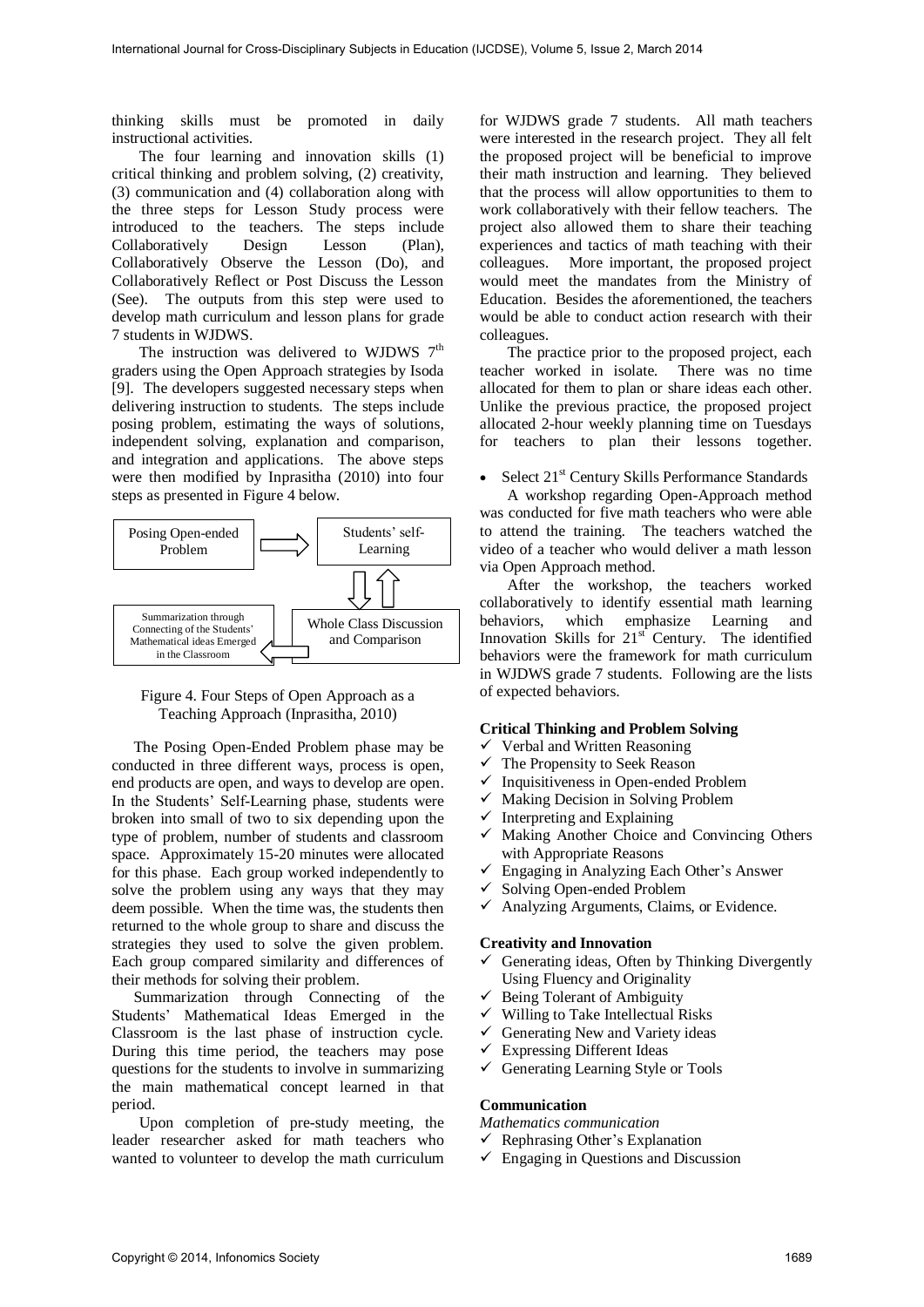- $\checkmark$  Paying Attention to Others' Reasons
- Effectively Communicating Math Concepts Orally and in Writing
- $\checkmark$  Selecting Appropriate Reading Strategies for Open-ended Problems

#### *English communication*

- $\checkmark$  Using Basic English to Share Ideas Verbally and in Written
- $\checkmark$  Being Able to Follow Verbal and Written Instructions and Being Able to Follow
- $\checkmark$  Being Able to Articulate Math Expressions

### **Collaboration**

- $\checkmark$  Being Able to Express Math Problems with Peers and Teachers
- $\checkmark$  Having Sense of Team Work
- $\checkmark$  Sharing Ideas and Listening to Others' Perspectives
- $\checkmark$  Negotiating to Get Consent
- Collect the Contents for Curriculum

Focus group including all researchers (except vice-director) and eight math teachers cooperatively selected math standards that relate to  $21<sup>st</sup>$  Century Skills and the Basic Education Core Curriculum 2008. In summary, four units with subunits were established to be taught in 32 hours or a semester as presented in Table 1 below.

**Table 1. Curriculum Framework** 

| Unit                         | Sub-unit                         | <b>Contents</b>                                                                        | (4c's)                                     | hr             |
|------------------------------|----------------------------------|----------------------------------------------------------------------------------------|--------------------------------------------|----------------|
| 1. Integer<br><b>Numbers</b> | Investigating<br><b>Accounts</b> | <b>Integer Numbers</b>                                                                 | C1,C4                                      | 1              |
|                              | Negative<br><b>Numbers</b>       | Number<br><sub>on</sub><br>Number line<br>Opposite number                              | C1,C3                                      | 1              |
|                              | Where am I?                      | Addition<br>of<br>Integer number                                                       | C <sub>1</sub> , C <sub>2</sub> ,<br>C3,C4 | $\overline{c}$ |
|                              | the<br>Change<br>sign            | Subtraction<br>of<br>Integer number                                                    | C1                                         | 1              |
|                              | Eat and don't<br>eat             | Multiplication of<br>Integer number                                                    | C1                                         | 2              |
|                              | Divided me!                      | <b>Division</b><br>of<br>Integer number                                                | C1                                         | 3              |
|                              | <b>Numbers</b><br>properties     | Properties<br>of<br>positive integer                                                   | C1                                         | 1              |
| 2. Powers                    | I am a power                     | Powers form<br>Element<br>of<br>Power                                                  | C <sub>3</sub>                             | 1              |
|                              | Operation<br>of<br>powers        | Power's solution                                                                       | C <sub>1</sub>                             | 2              |
|                              | Multiplication<br>property       | Multiplication of<br>powers<br>$a^n \cdot a^m = a^{n+m}$<br>$(a^n)^m = a^{n \times m}$ | C1, C3                                     | 3              |
|                              | Division<br>property             | Division<br>of<br>power                                                                | C <sub>1</sub>                             | 1              |

|                      |                                       | $\frac{a^n}{a^m} = a^{n-m}$                                                           |                           |                |
|----------------------|---------------------------------------|---------------------------------------------------------------------------------------|---------------------------|----------------|
|                      | How big am<br>12                      | Scientific<br>notation                                                                | C1, C2                    | 2              |
|                      | Alien Game                            | of<br>Solution<br>Powers                                                              | C1                        | 2              |
| 3. Basic<br>Geometry | Yes, I am!                            | Point, line, line<br>segment,<br>ray,<br>right angle, acute<br>angle, obtuse<br>angle | C2, C3, C4                | 1              |
|                      | How<br>to<br>construct $(1)$ ?        | Line segment's<br>construct                                                           | C2,C4                     | 4              |
|                      | How<br>to<br>construct $(2)$ ?        | Angle'<br>s<br>construct<br>and<br>split angle                                        | C2,C4                     | 3              |
| 4.Math<br>Project    | My project<br>(oral)<br>presentation) | Presentation<br>Game in Math                                                          | C2, C3,<br>C <sub>4</sub> | $\overline{c}$ |
| <b>Total</b>         |                                       |                                                                                       |                           |                |

*C1-Critical Thinking and Problem Solving; C2-Creativity and Innovation; C3-Communication, C4-Collaboration* 

### Collaboratively Design Lesson Plan

In this phase, all researchers (except vice director for academic) and eight math teachers worked cooperatively constructed lesson plans. The plan included instructional activities, media, questions and assessments: Integer Numbers, Powers, Basic geometry and Math Projects. The objectives for each units and subunits were carefully determined. The objectives must be aligned with the Basic Education Core Curriculum 2008 for Mathematics and  $21<sup>st</sup>$  Century Skills in Learning and innovation skills.

In this paper, the researcher will only present the process of developing a sample lesson plan for a sub unit, Investigating Account under Unit 1 (Integer Numbers). The steps are as follows: (1) Teachers share their strategies in teaching Integer Numbers (positive & negative numbers). An example presented by a teacher was that Sombat was given 80 baht to purchase two kilograms of apples for his mom. When he reached the market, he found that a kilogram of apples costs 50 baht. The teacher then asked the students to help Sombat to solve the problem. At this point, the teacher wanted her students to find ways to solve the problem for Sombat, so that he could fulfil his mom's need.

Another teacher proposed that the thermometer may be used to represent the temperature since the number in the thermometer could be 0 or below zero. Some teachers voiced different opinions that it was a proper way to introduce negative numbers to students using the thermometer as it may create confusion for students. For example, -5 is less than < -2; however, the students may think that the temperature at -5 is colder than -2. According to some of the teachers' experience, the students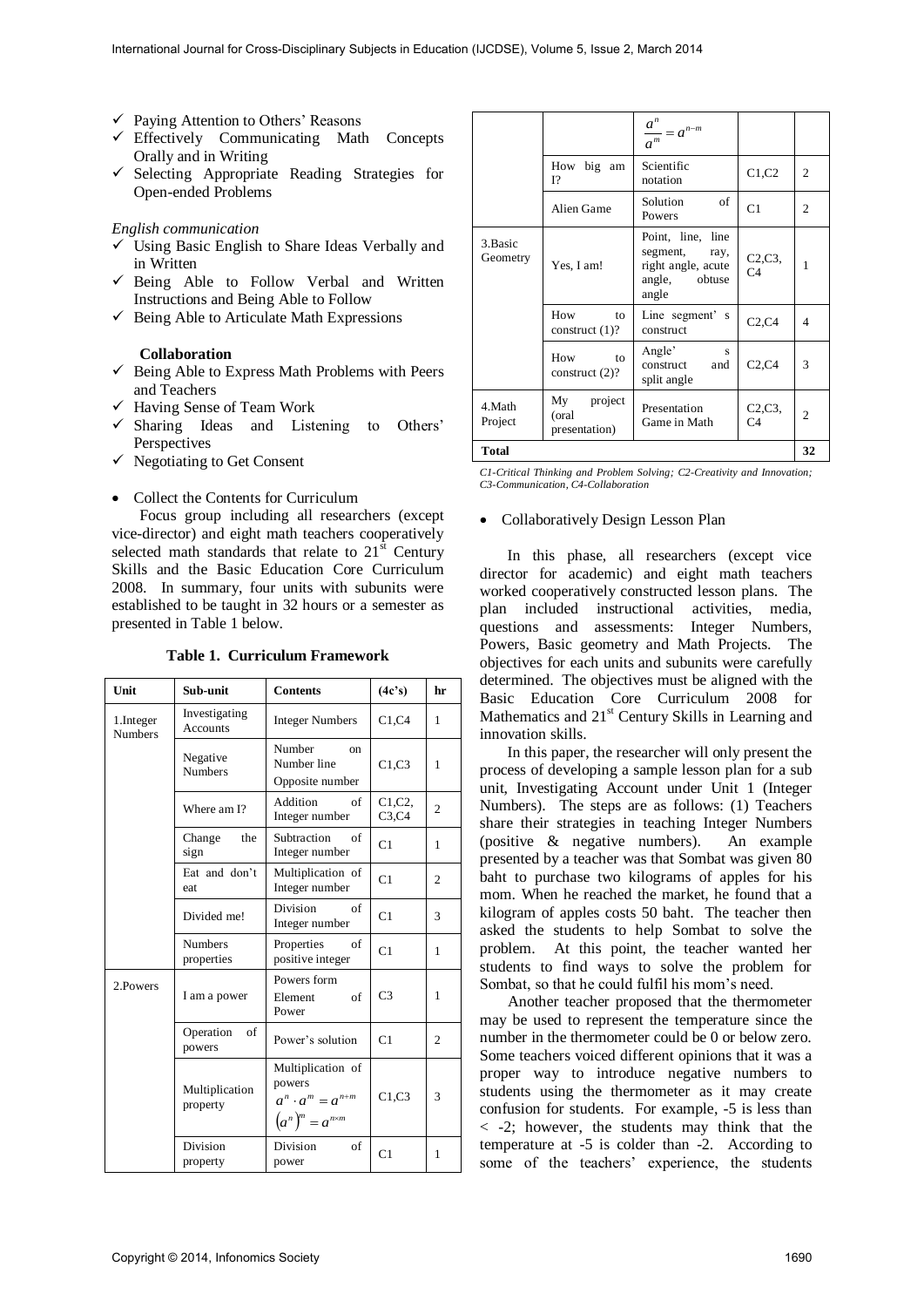interpreted that -5 temperature is greater than -2 temperature, which is opposite. The teachers then agreed that the thermometer may not be an appropriate device to introduce the concept of negative numbers to the students in this level. The above only a couple of sample mentioned in this paper to create Open-Ended problems.



Figure 5. Collaboratively Designed Lesson

### **Step 2: Collaboratively Observe Curriculum**

• Collaboratively Observe the Lessons

The designed lessons were taught the lead researcher using Open Approach process. The Open Approach composes of four steps including (1) Posing Open-ended Problem, (2) Students' Self-Learning, (3) Whole Class Discussion and Comparison, and (4) Summarization through Connecting of the students' Mathematical Ideals Emerged in the Classroom. The rest of the research participants collaboratively took turn to observe the instruction as presented in Figure 6 below.



Figure 6. Collaboratively Observe the Lesson

The researchers met to discuss today's lesson, objectives, expected learning behavior and observation form. The research participants used the form to record the expected learning behaviors as presented in Table 1 in the above section.

Collaboratively Reflect after Class Completion

Normally, all researchers met to reflect the lesson at Professional Learning Community (PLC) session, which was scheduled for Tuesdays. When necessary, the researchers would conduct reflection right after completion of the lesson to prevent the loss and accuracy of information. The participants then shared their observation in regard to the students' learning behaviors. The data derived from PLC meeting were used to modify the lesson plan to better meet the needs of students. The students who did not meet the performance target were retaught before moving to the next lesson.

#### **Step 3: Collaboratively Reflect or Post-Discuss**

Curriculum Assessment from participants

Researchers and math teachers met to reflect experience encountered during the Lesson Study process. The lead researcher presented the video regarding the project from the curriculum construction to the implementation of the lesson to the students. Each researcher first worked independently to reflect experience s/he obtained from the project. Comments and recommendations were also welcome during this time. Then, each shared their findings with their peers. The advantages and limitations of the project were identified.

The findings were concluded in three major areas. For majority of teachers, working cooperatively to improve students' learning behaviors with their colleague teachers was their first experience in their teaching life. Teachers felt more confident as they could learn from more experienced teachers. The students also learned higher-thinking skills through the Open Approach process. They also felt excited to learn math using English from a math teacher. As English instruction in math is mandated by the Ministry of Education, the project was well-served such intention.

Curriculum Assessment from Students

After the end of the semester, the participating students were asked to participate in three research instrument including (1) a 5-rating Likert scale survey (1=Strongly Disagree, 2=Disagree,  $3=$ Neutral,  $4=$ Agree,  $5=$ Strongly Agree),  $(2)$  a reflection form, and (3) an interview consisting of three open-ended questions, which developed and conducted by the lead researcher under her academic adviser's supervision. At the end of the project, all students responded to the survey questions consisting of 16 items. They also wrote their reflection based on the question, "How do I feel about this class?"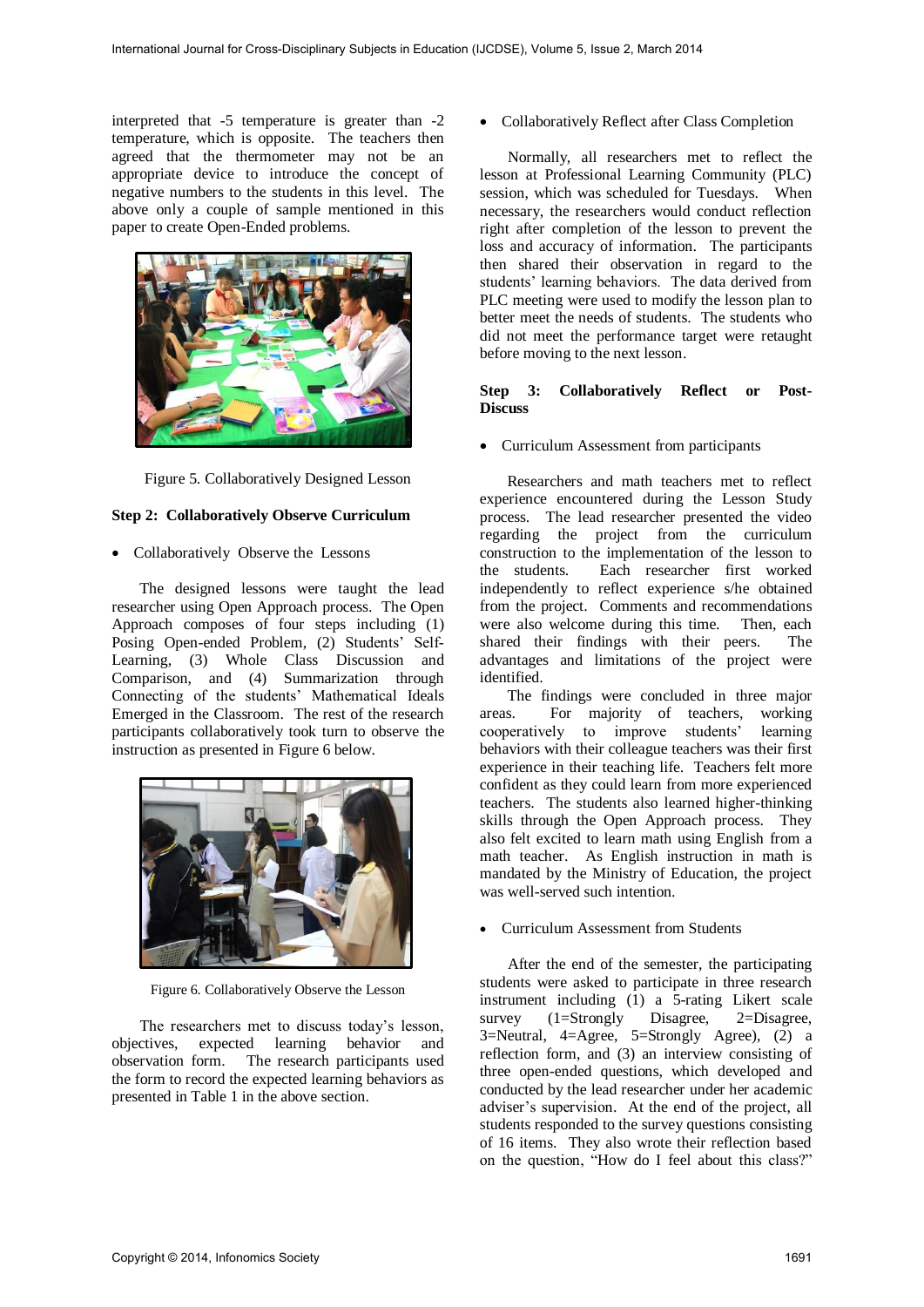However, only eight out of 42 students volunteered to participate in the interview session consisting of three topics as listed below:

Question 1: What is your opinion towards your learning?

Question 2: Which three learning activities that you like most? Why? (List three reasons.)

Question 3: How good is your English? Do you agree that learning math in English help improve your English? If your answer is no, please tell us your reason(s).

## **4.1. The Findings of the Project**

The findings were classified into three areas: instructional tools, student learning activities, and instructional strategies. Overall, 92% of the students agreed and strongly agreed that the instructional media used to deliver math instruction was interesting and encouraging them to learn math. For student learning activities, 92% indicated hands-on learning activities and activities that connected to their daily life help them understand the math problem better. They also express their interest in learning math using English instruction. About 90% of students stated that this instructional process allowed them to ask questions, to voice their own opinions, use different problem-solving strategies from that of the teacher's to solve problems, and have opportunities to collaborate with their peers to solve the problem. Overall, 91% of the students agreed and strongly that they were satisfied with the Open Approach Method.

## **5. Discussion**

In summary, it is evident in the aforementioned sections that the WJDWS Mathematics Curriculum Development was designed following the Lesson Study Process. The main purpose was to promote learning and innovation skills of the  $21<sup>st</sup>$  century for grade 7 students in WJDWS in Lamphun, Thailand. Participating teachers worked collaboratively in developing the curriculum and lesson plans. It is noticeable that participating teachers were excited in the process of Lesson Study as it was a new innovation of teaching and learning to them. As presented in the aforementioned section that working teachers in the same field collaboratively planned lessons together, share teaching ideas to each other and worked together to solve the problems they encountered in their daily instruction. The Lesson Study process is somewhat similar to the PLC process by DuFour and Eaker [3]. PLC focuses on sharing mission, vision, and values, collective inquiry, collaborative team, an orientation toward action and a willingness to experiment, commitment to continuous improvement, and a focus on results, which is a sustainable model of professional development for  $21<sup>st</sup>$  century.

The investigation from participating teachers' reflection indicated that the school was satisfied with the curriculum that was constructed by the researchers based on the students' needs.

## **6. Conclusion**

In conclusion, WJDWS obtained the math curriculum, which the school expects to promote learning and innovation skills of  $21<sup>st</sup>$  century for its students. The curriculum consists of four units with 17 sub units as presented in Table 1. The staff members were proud to be part of the project that the curriculum was developed based on their perspectives and school needs.

## **7. Recommendation**

It is recommended that the future study be included the intervention instruction for the students who do not master the learning target, or below the benchmark after the first learning. Additionally, research participants should participate in all steps in Lesson Study Process, which in turn will help them gather more information that may be vital to include in their reflection for improvement.

## **8. Acknowledgement**

This project was impossible to accomplish without the assistance and kindness of the following entities and individuals. First, I want to thank the Institute for the Promotion of Teaching Science and Technology (IPST) who has been providing financial support for my study. I also want to thank the Faculty of Education, Chiang Mai University, Thailand, especially Dr. Tipparat Noparit, my academic advisor for her dedication and patience. Finally, but not lastly, I want to express my deepest appreciation to Dr. Isara Sarangarm, Director of Improving Student Learning for Hobbs Municipal School District, NM, USA, who devoted a great amount of her busy time to edit this paper. Her input is this paper is invaluable

## **9. References**

[1] Black, E. P., *"Student Teaching in Japan: The Lesson"*, Journal of Mathematics Teacher Education Vol.8, Number 1, 2005.

[2] Chiarlott, L., *Curriculum in Context*, Malloy Inc., USA, 2006.